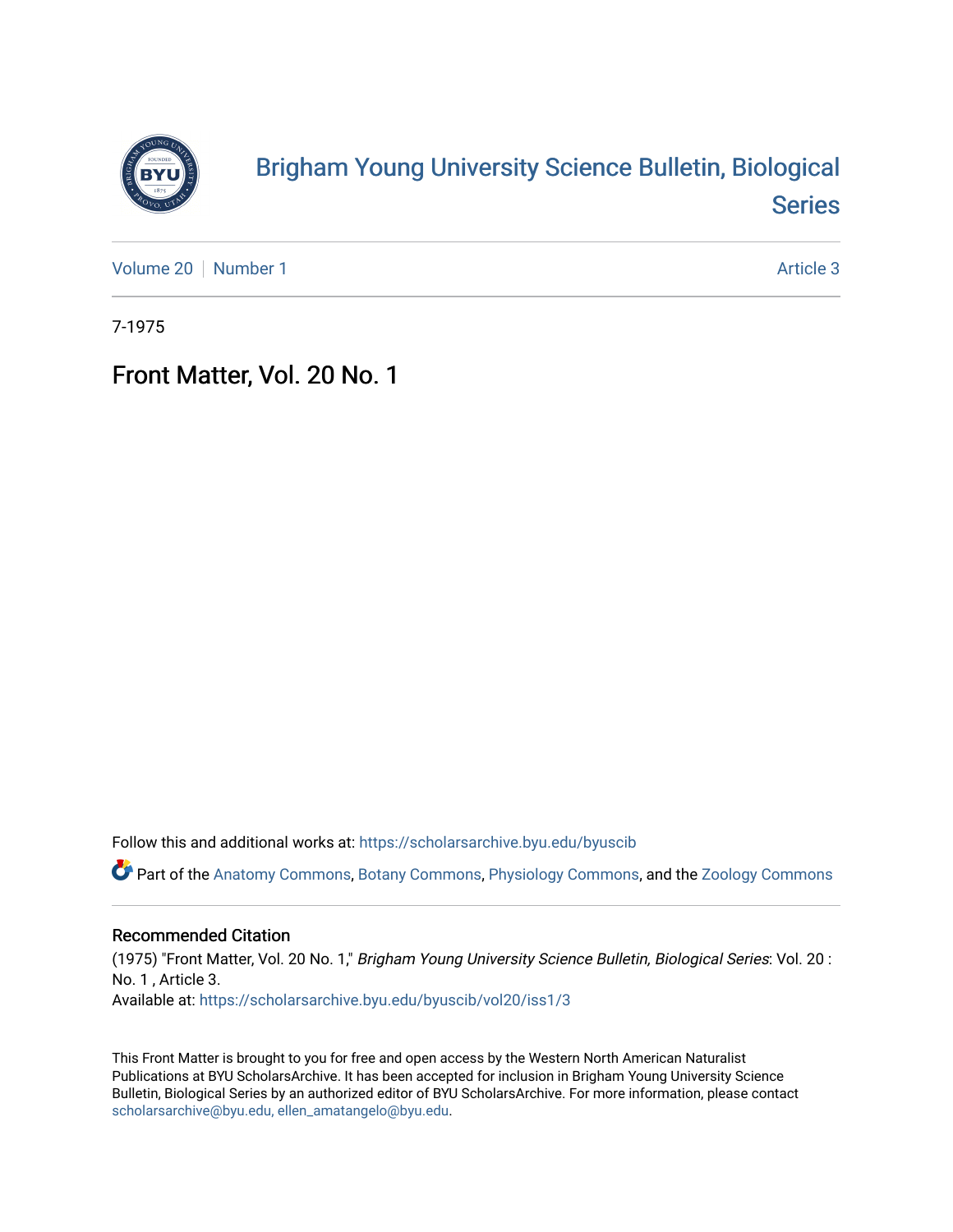Brigham Young University Science Bulletin

#### THE SUBFAMILY LEEUWENHOEKINAE IN THE NEOTROPICS (ACARINA: TROMBICULIDAE)

by

Jack T. Reed and James M. Brennan

## A LIST OF VENEZUELA CHIGGERS, PARTICULARLY OF SMALL MAMMALIAN HOSTS (ACARINA: TROMBICULIDAE)

by

James M. Brennan and Jack T. Reed



BIOLOGICAL SERIES—VOLUME XX, NUMBER 1, PARTS <sup>1</sup> and 2 JULY 1975/ISSN 0068-1024